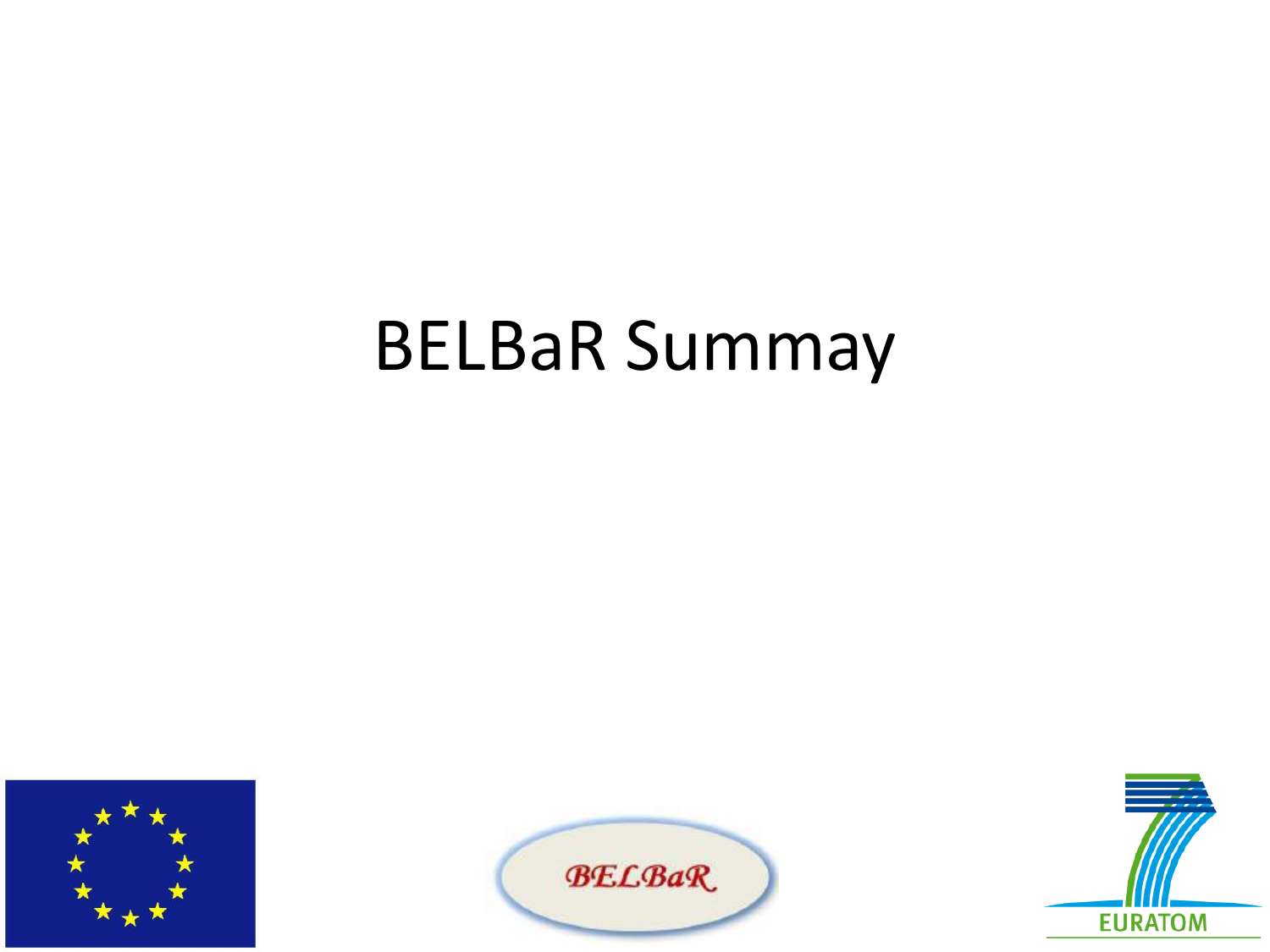## WP 1 Safety Assessment

### **WP1 objectives:**

- **Formulate the issues that are important for the long-term safety assessment**
- **Identify the main uncertainties related to colloids in the safety assessment**
- **Provide the focus for the research work in BELBaR**
- **Produce State-of-the-Art Synthesis Report: Colloids and related issues in the long-term safety case**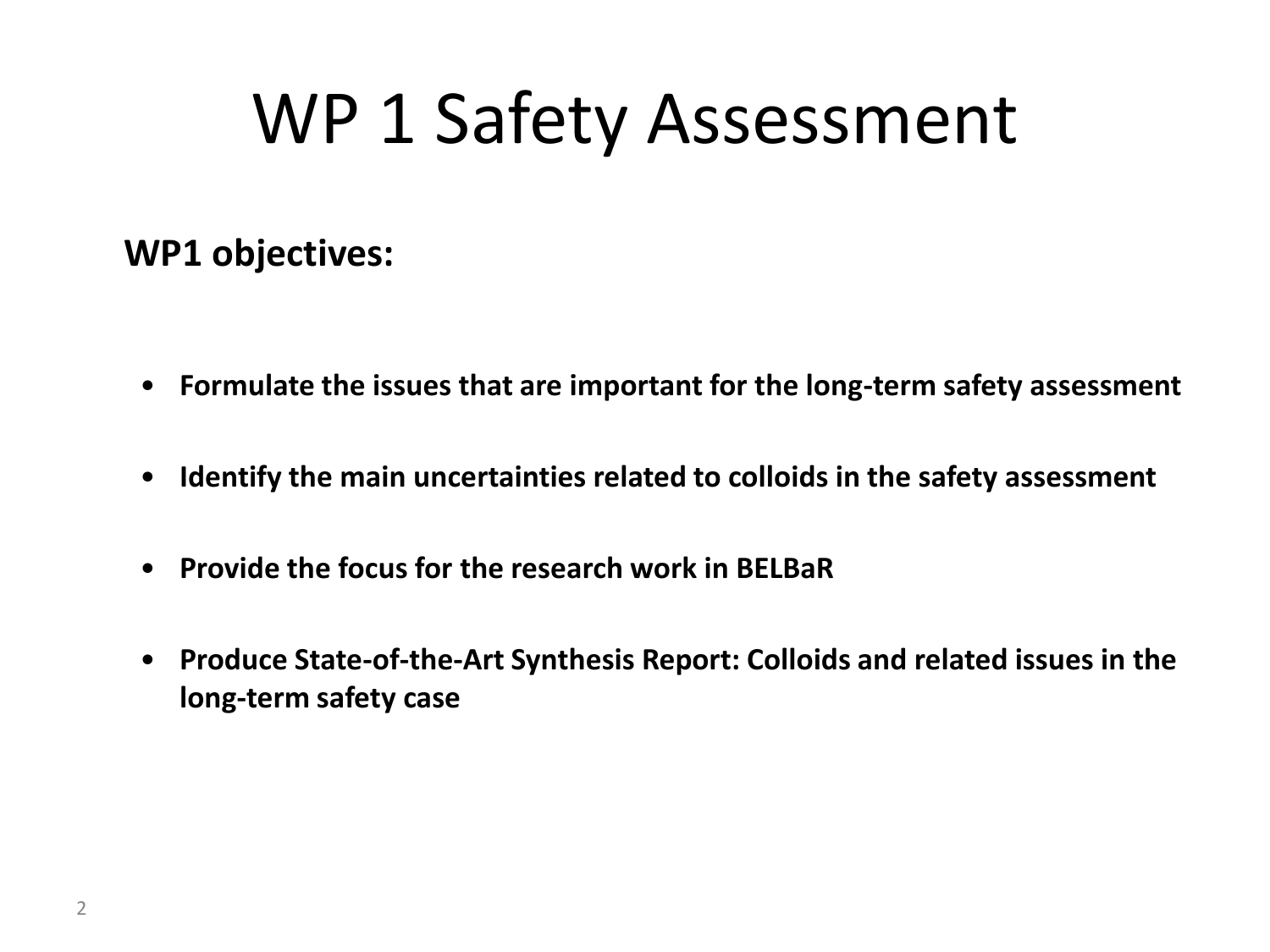# WP2 Erosion – key objectives

- Mechanisms of clay colloid release
- The role of divalent cations
- The effect of mixed monovalent/divalent systems
- Verification of the dependence between the groundwater velocity and the erosion rate
- The effect of fracture geometry on clay mass loss
- A validated argumentation for (the conditions for) maximum clay mass loss rate to be used in safety case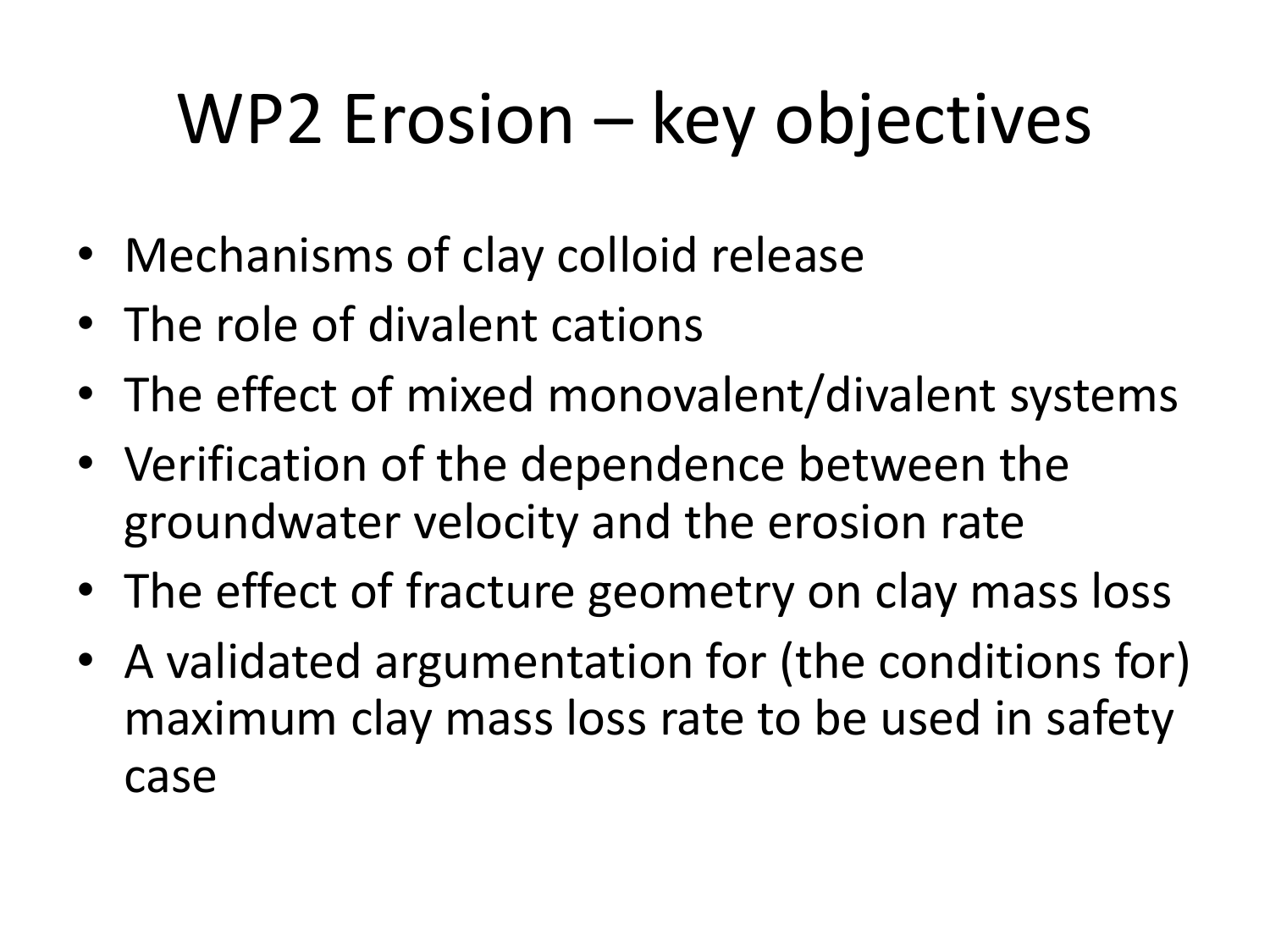### WP2 Ongoing work - examples



#### **Sampling**

*XRD: Sampling line with 7 spots from gel-layer (GL) close to the ring*

*SEM: Samples of gel-layer, halo and ring*



Franz Rinderknecht Bentonite erosion experiments

Dolomite (D) 3

#### *e.g. Caballero et al. (2005) Clay Min., 463.*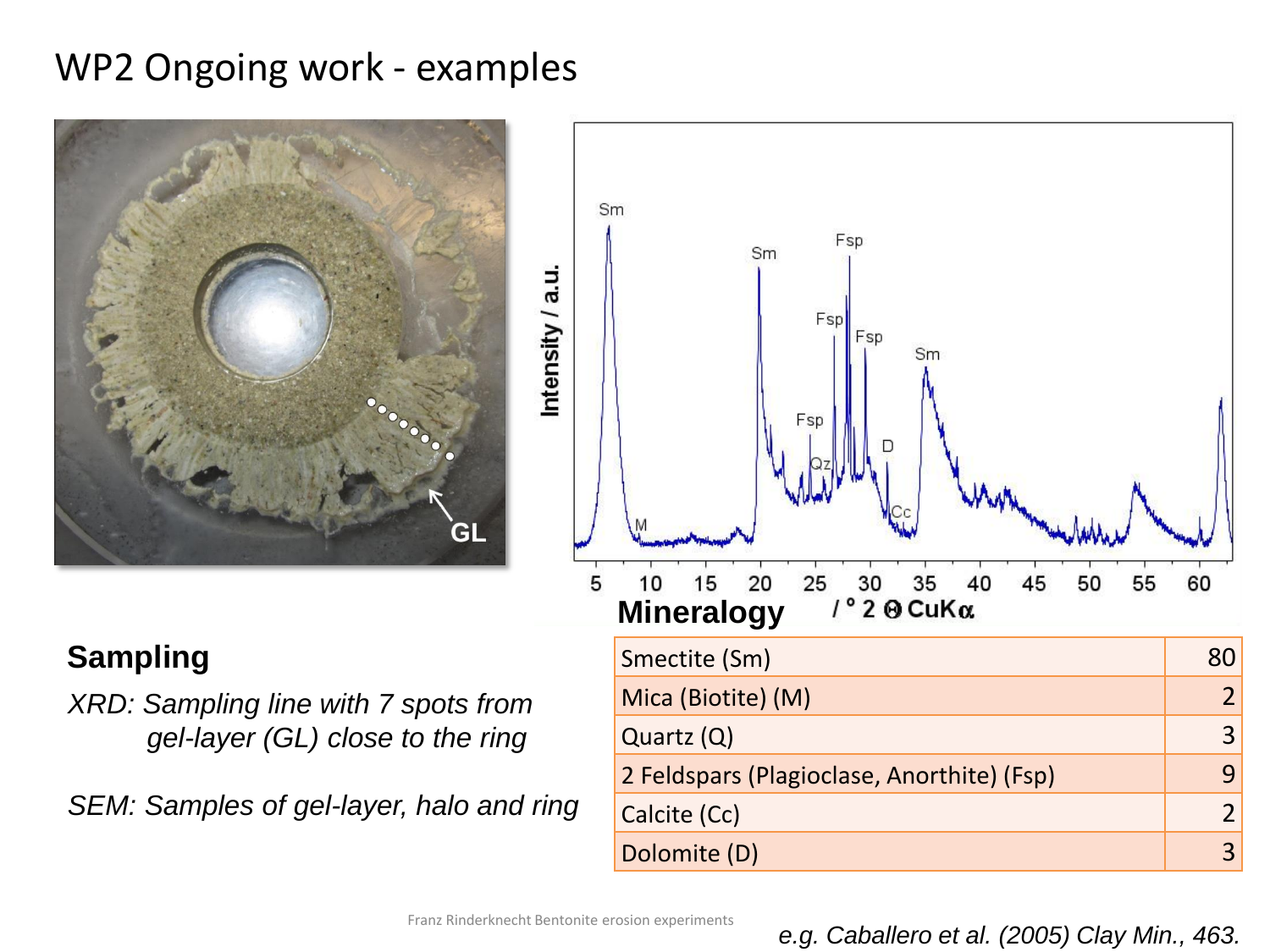## BELBaR Benchmark experiment





#### B+Tech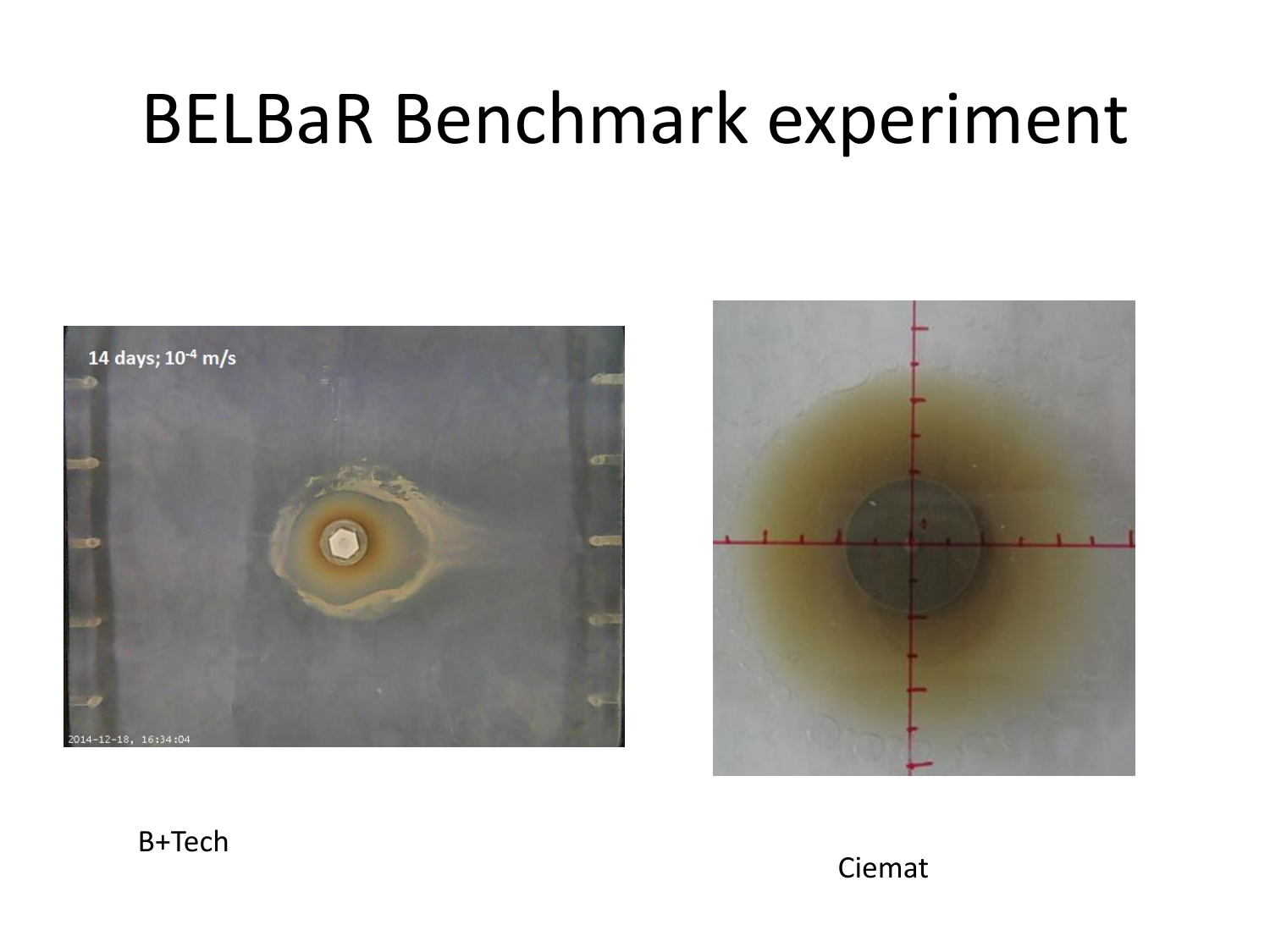## BELBaR Benchmark experiment



Data comparison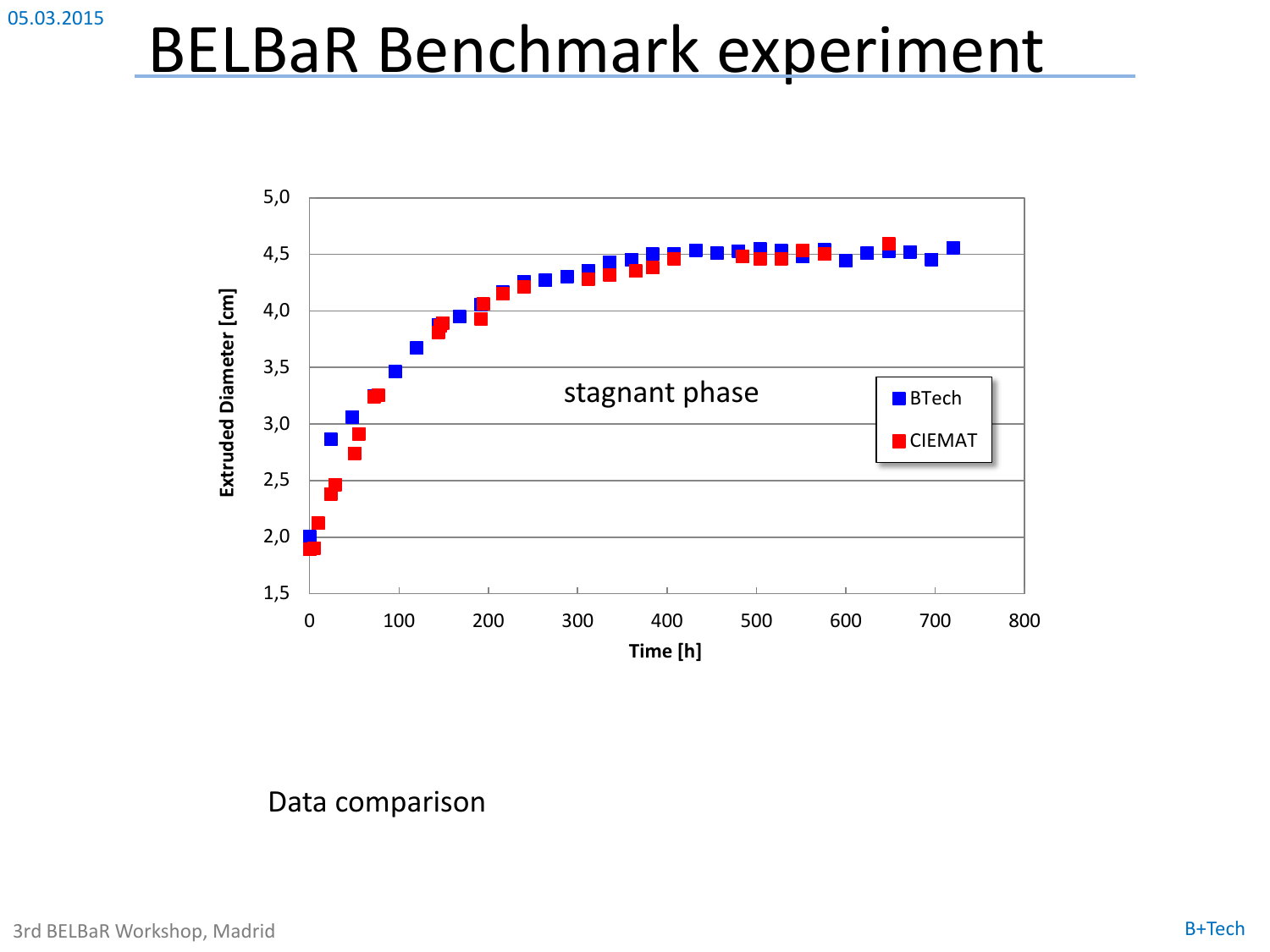## WP3 Radionuclide and host rock interactions – key objectives

- Clay colloids have not been considered radionuclide carriers due to the assumed low contribution
	- Validation or invalidation of this assumption
	- Is there an upper bound for colloid-mediated transport?
- Retardation of colloid transport in the far field, will delay the arrival of radionuclides in the biosphere
	- Safety arguments to support retardation mechanisms
- Is the assumption of reversible, linear sorption of radionuclides onto colloids justified?

•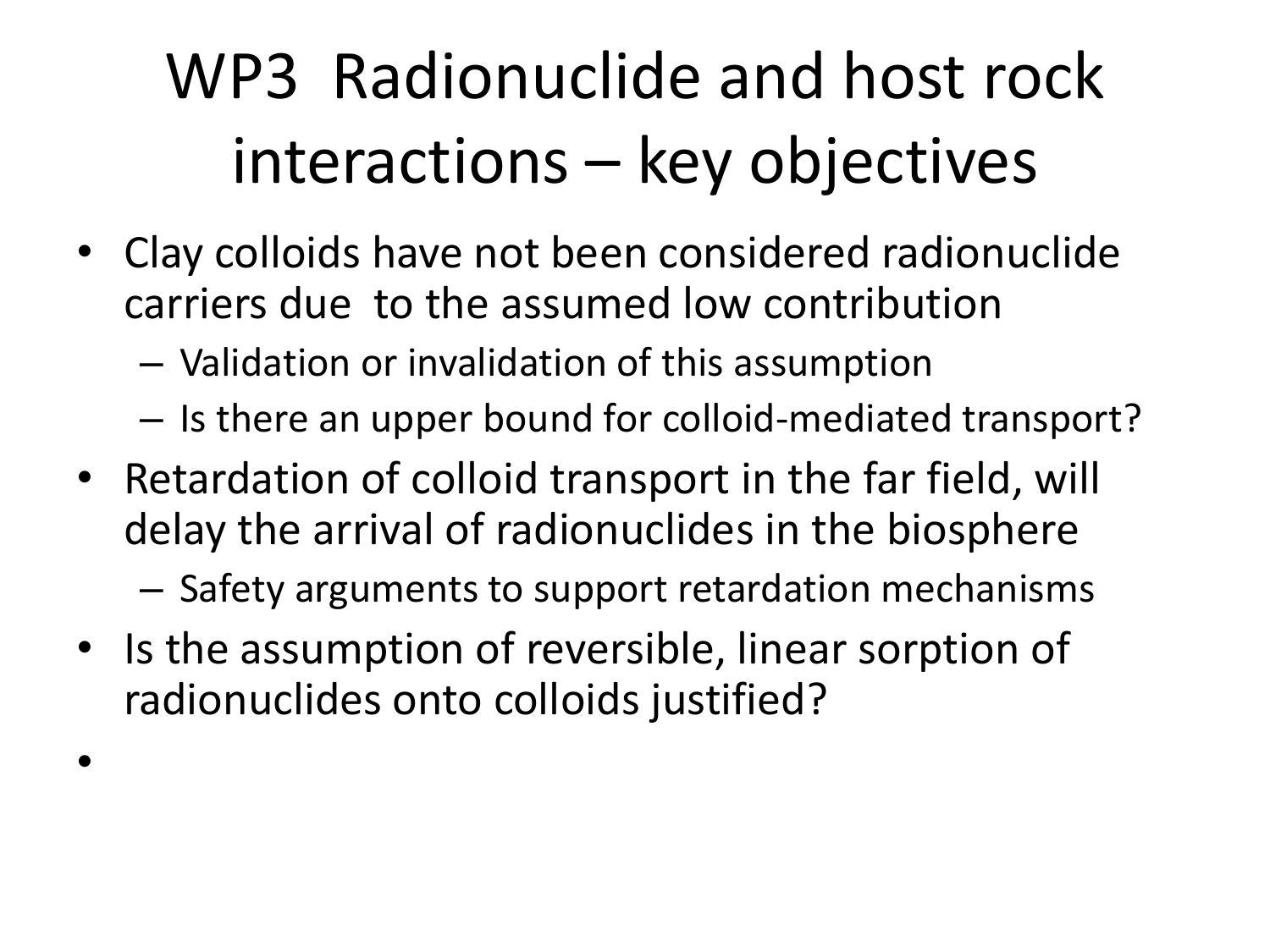# WP3 Ongoing work - examples





Kuru grey granite drill core column (30 cm) (blue), crushed rock columns (15 cm): Kuru grey (red) and Sievi altered tonalite (grey), flow rate 28 and 10 ul/min, particle size 230 nm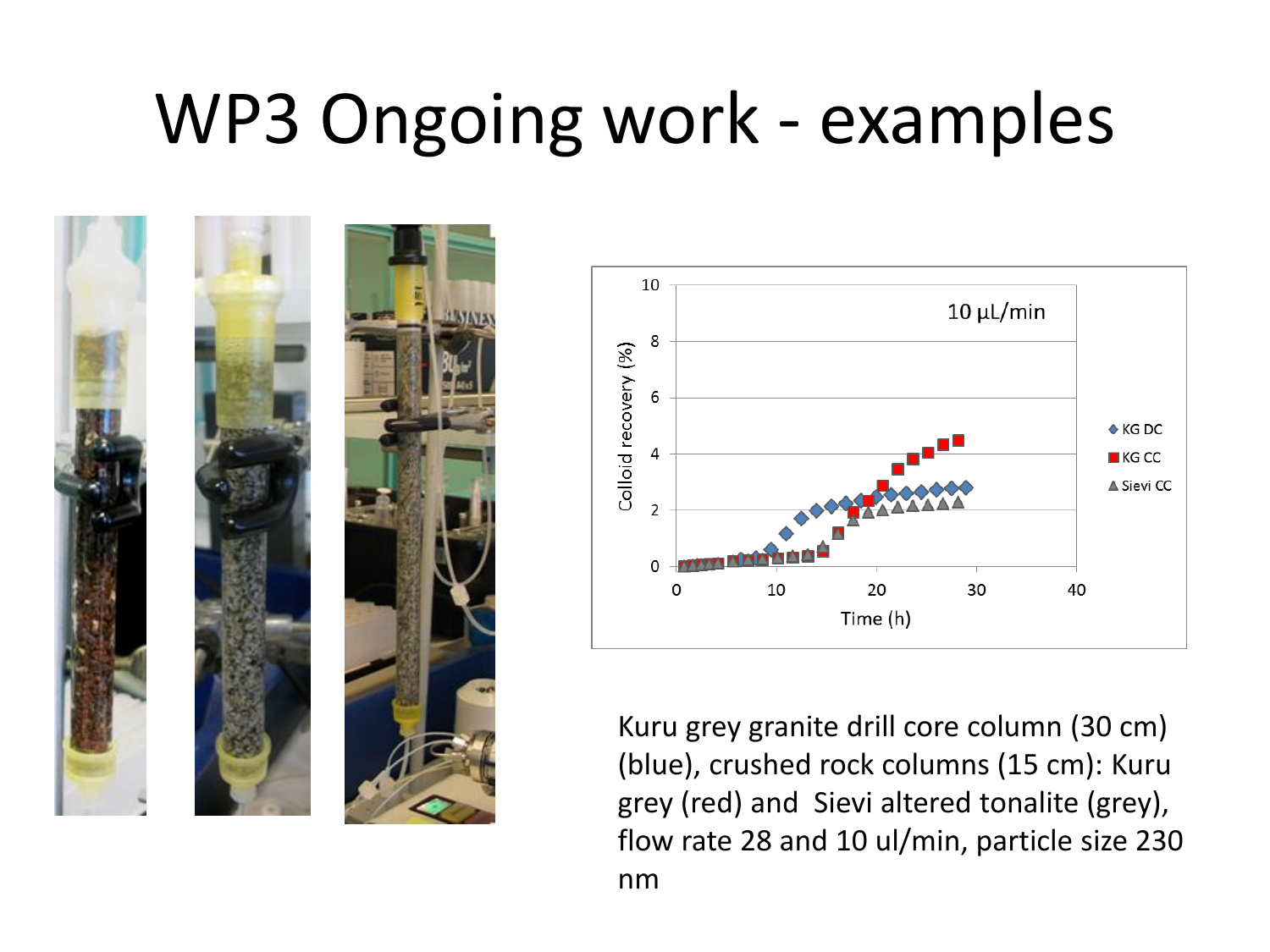## WP4 Colloid stability – key objectives

- The role of divalent cations
- The stability of different bentonites
- The effect of mixed monovalent/divalent systems
- Understanding of the processes controlling colloid stability and their representation in the safety case
- Summary of the influences of these factors on colloid stability, to what extent are they significant for the safety case?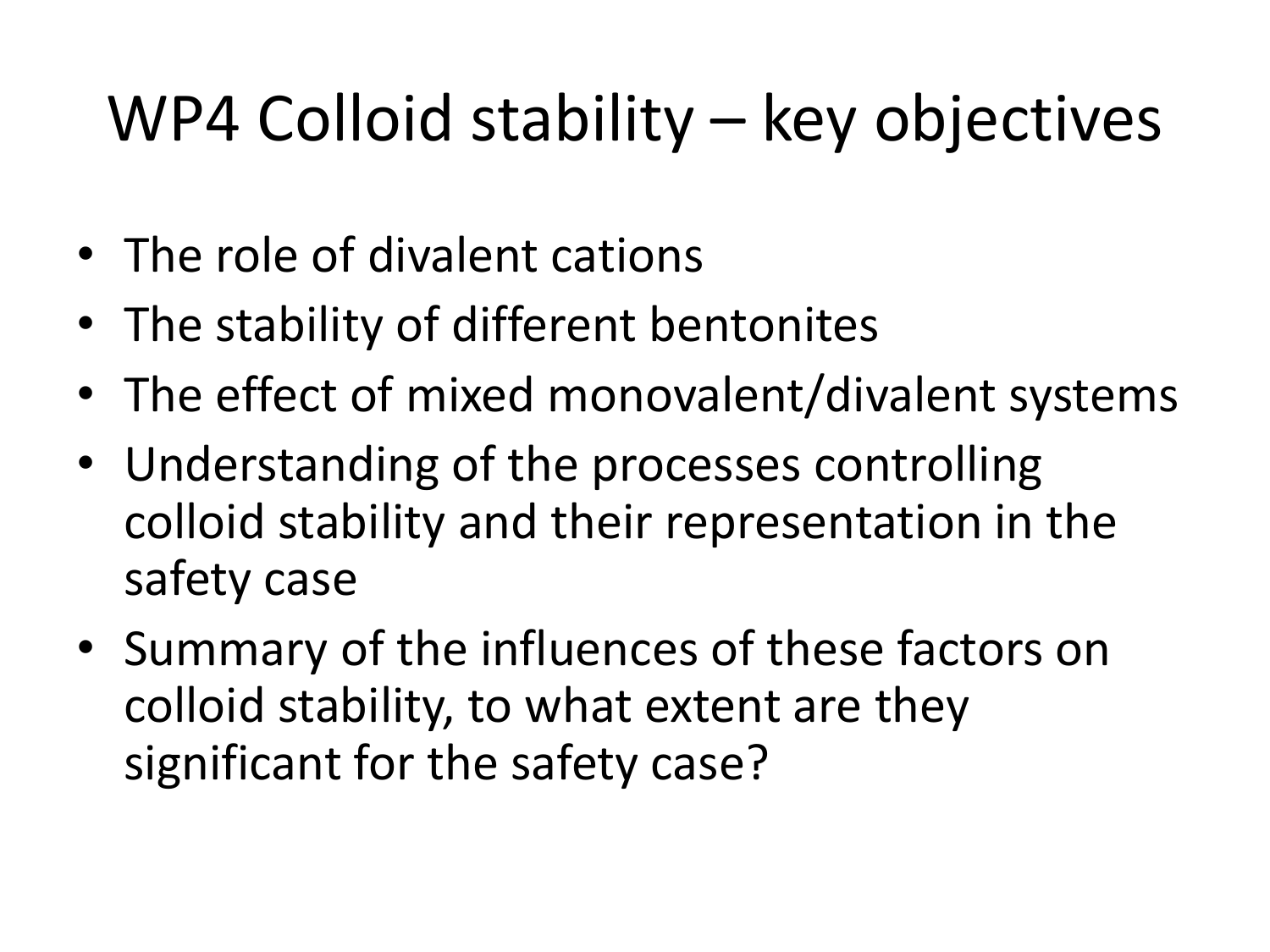

## WP4 ongoing work examples



EURATOM

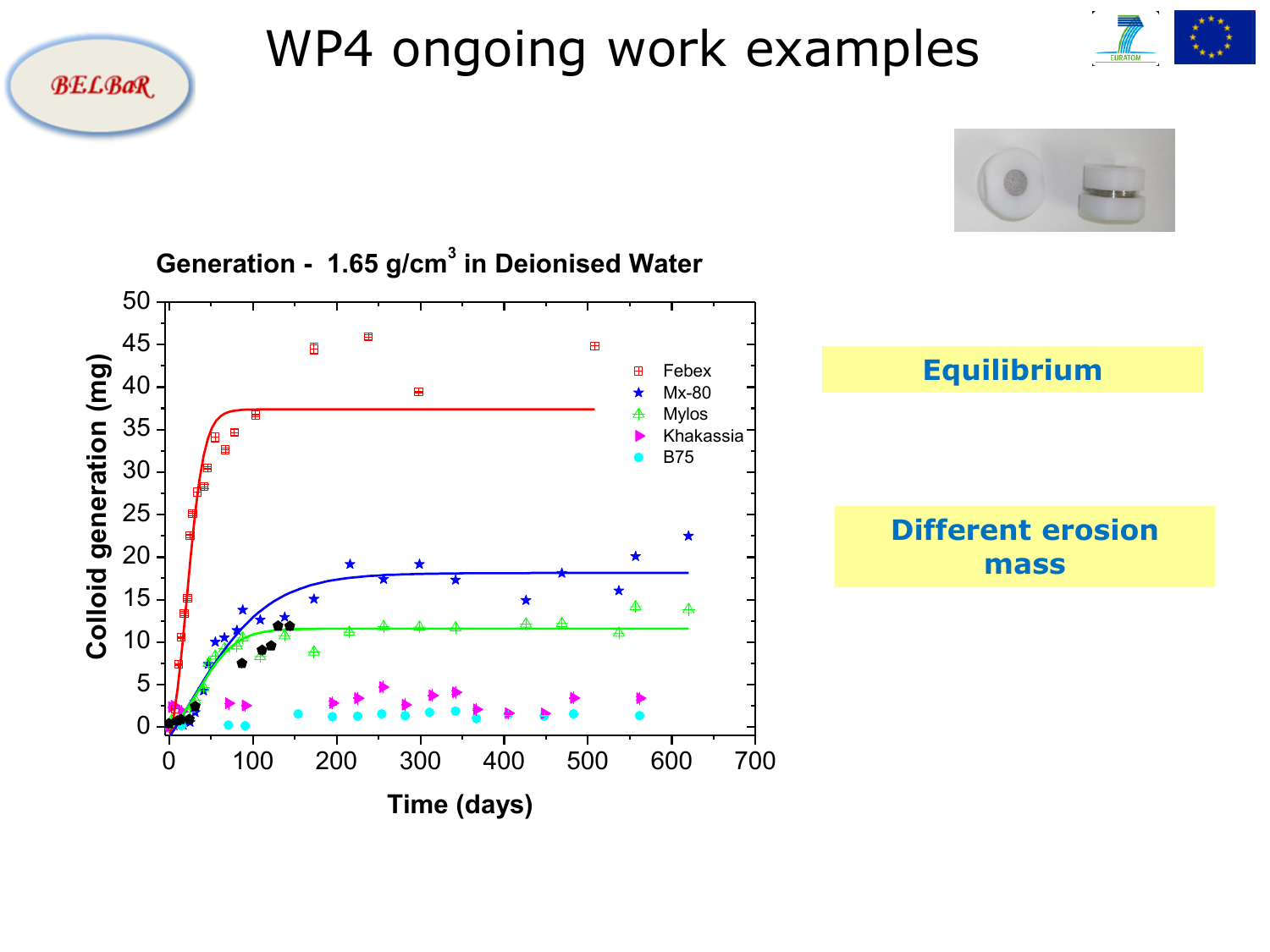## WP5 Conceptual and mathematical models – key objectives

- Improved quantitative models with new data
- Improved conceptual and mathematical models of the influence of colloids on the erosion of the bentonite buffer
- Improved conceptual and mathematical models of colloid-mediated radionuclide transport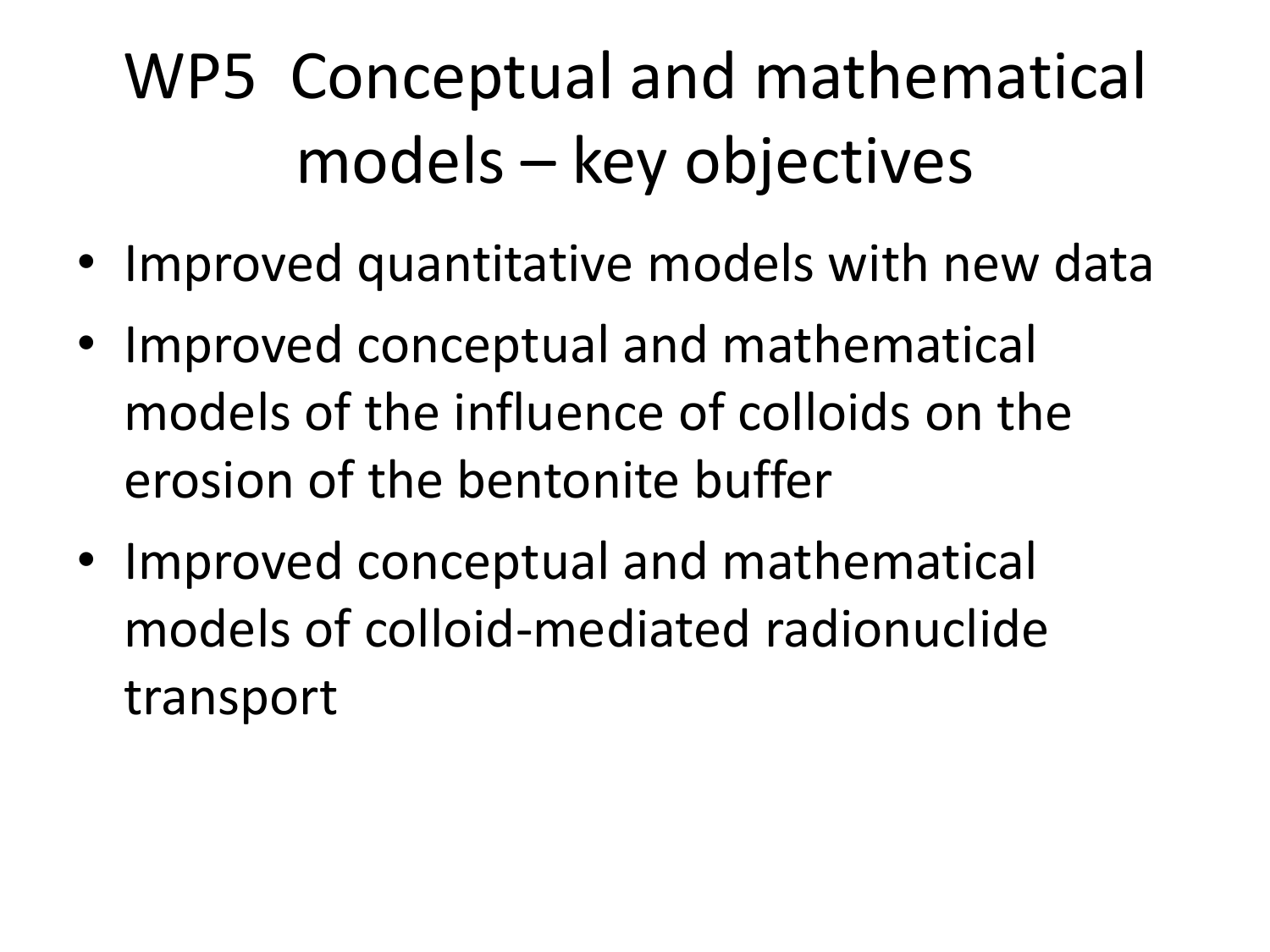## WP5 ongoing work - example





Sol viscosity as water Volume fraction at rim  $\boldsymbol{\phi}_{\mathsf{R}}^{\vphantom{\dag}}$  indep. of Ion conc. Loss rate expression simplifies to

$$
N_{rim} = \rho_s \delta_{fr} \phi_R \frac{2}{\sqrt{\pi}} \sqrt{D_R \times u_o}
$$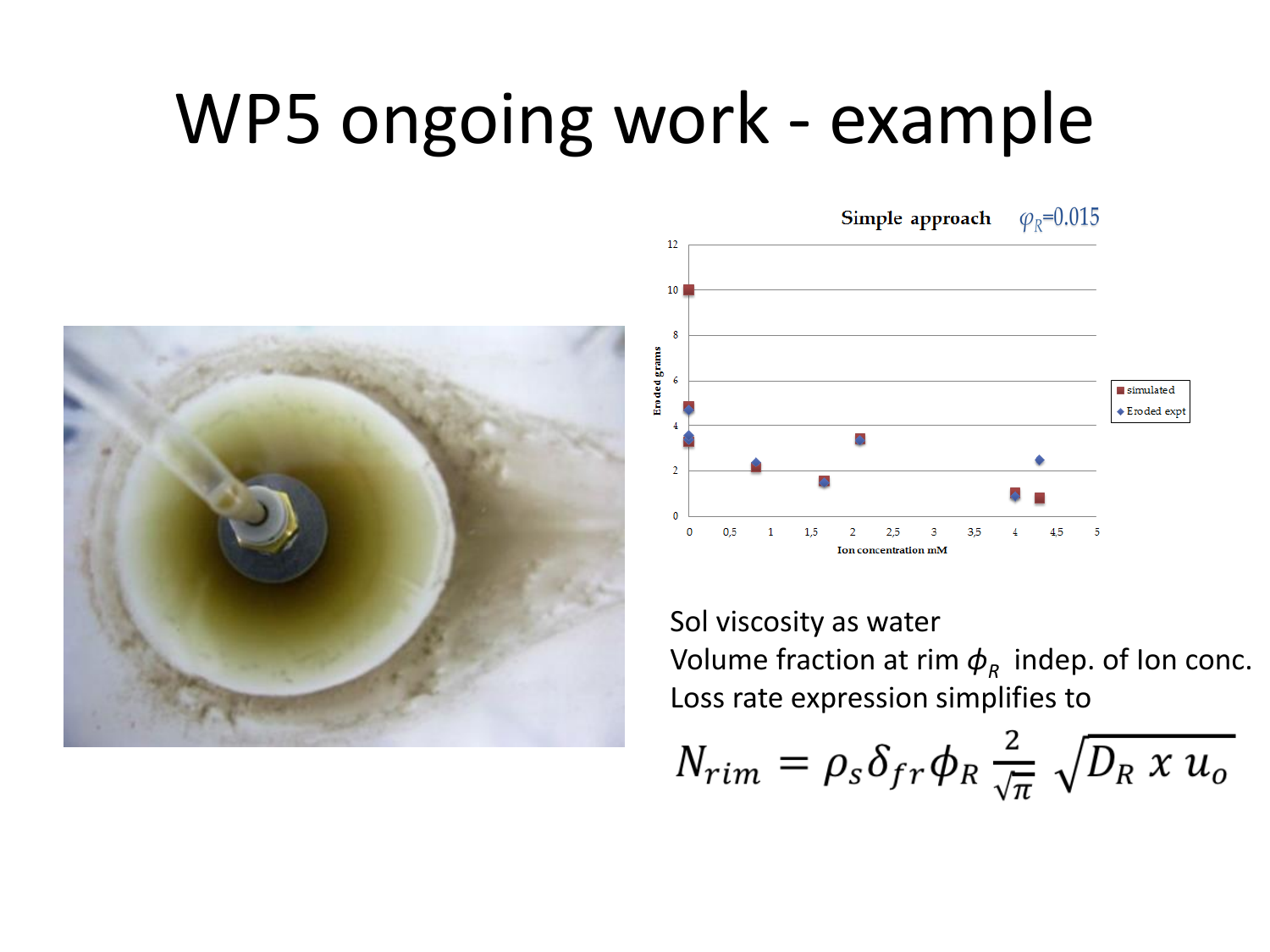# Project status

- ~1 year left
- October 2015 training course
- November 2015 Scientific synythesis reports
	- Erosion
	- Radionuclide and host rock interactions
	- Colloid stability
	- Conceptual and mathematical models
- February 2016 Synthesis report of colloids and related issues in the long term safety case
- February 2016 Final conference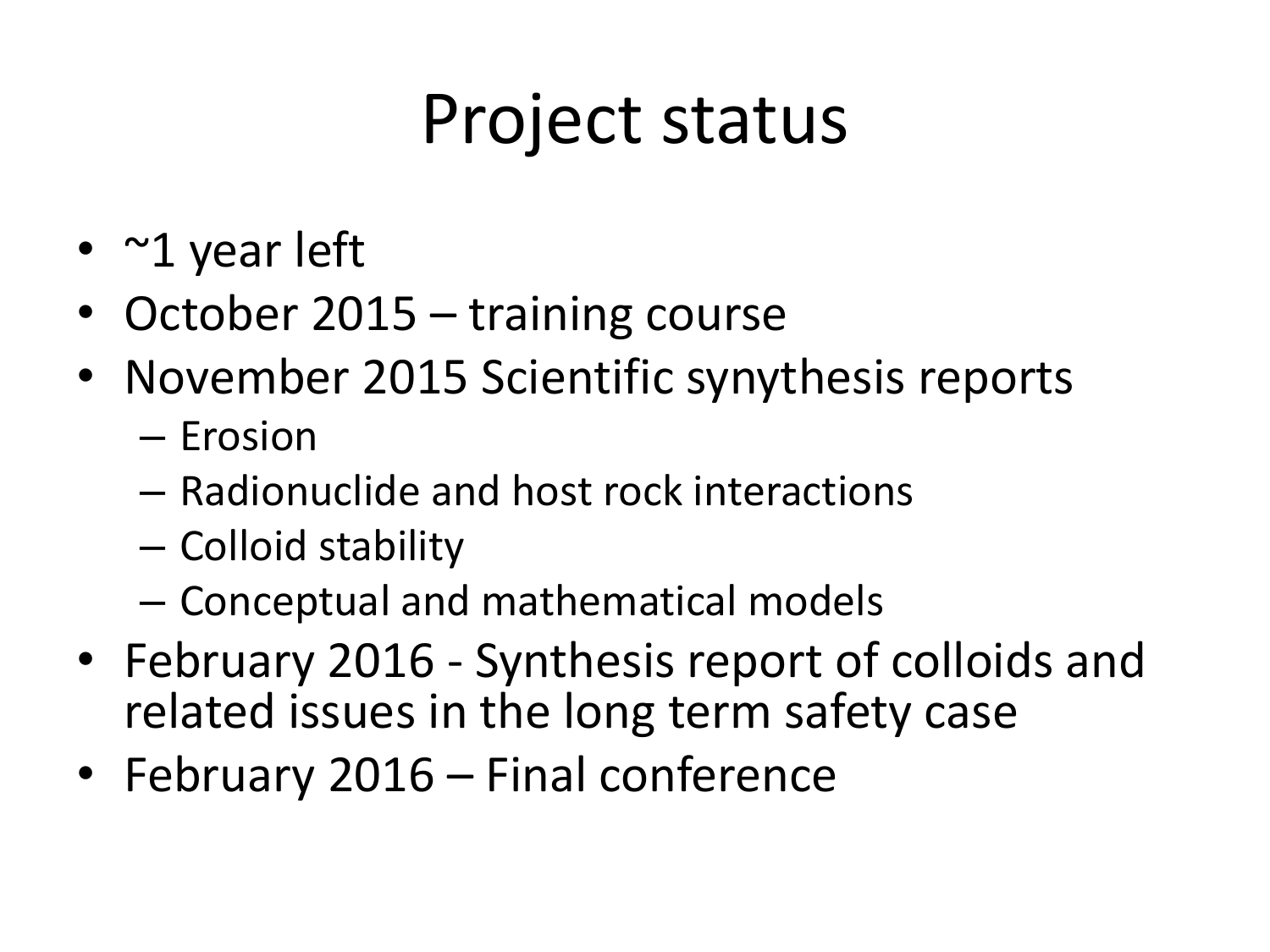## BELBaR Training course

- **When: The week of 12-16.October 2015 @KIT-INE**
- 2 days Training course *"Swelling Clays: From compacted bentonite to clay colloids in the context of nuclear waste disposal"* 
	- Max. 20 intern. students (PhD and master students, open to everyone)
	- Lectures given by BELBaR experts on analytics used
	- Invited presentations
	- *Hands-on Training (e.g. LIBD, FFF- ICP-MS, PCS, zeta/streaming potential, ESEM, TRLFS, Synchrotron techniques @ ANKA)*
	- Students poster session
	- Optional: One day field trip (Clay mines, Westerwald region)